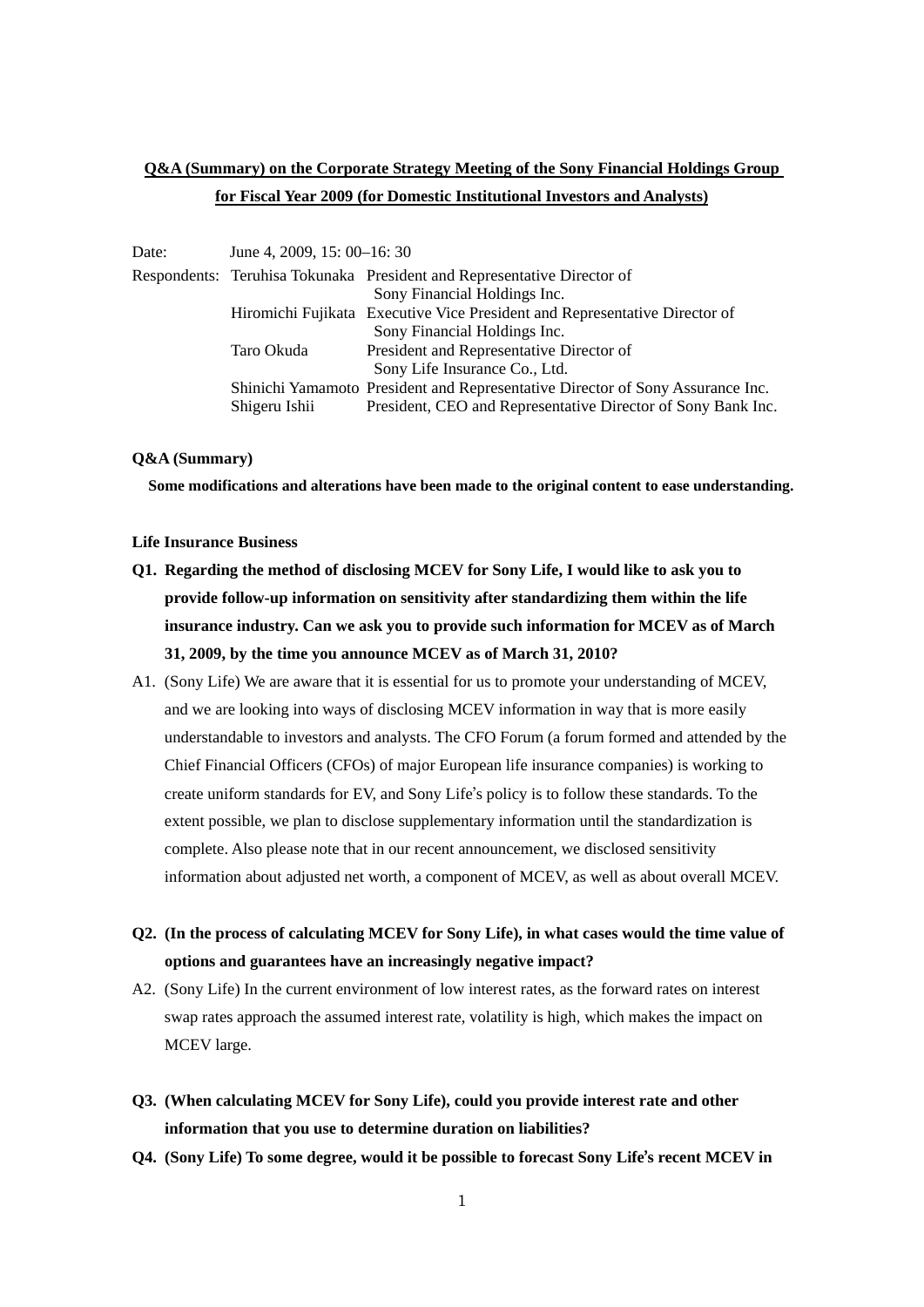**comparison with the figure as of March 31, 2009, by considering the impact of changes in forward rates on interest swap rates in light of the sensitivity to increases in interest rates?** 

- A3,4. (Sony Life) Let me provide some additional information on liability cash flows, as many investors and analysts have requested such information. As Sony Life does not have a long history as a life insurance company, a closed block (situation in which no new policies are being sold) approach to calculate future revenues and expenses suggests that excessive cash inflows will continue for approximately the next 8–10 years, causing assets to increase. After increasing to its peak point, the asset balance will decrease for a period of around 60 years. Our current asset balance is ¥3.5 trillion. We expect assets to increase by about another ¥1 trillion, to ¥4.5 trillion, by the time our asset balance reaches its peak. Insurance policies completely zero out at the 100th year, but the asset balance is expected to be zero by around the 90th year. We believe it is possible to estimate interest rate sensitivity of MCEV by multiplying forecast asset balances at the end of each fiscal year with the corresponding forward rates on interest swap rates, discounting them back to the present value and adding up all the figures. You can calculate the difference between this total determined using current forward rates and the one calculated by using forward rates as of March 31, 2009, and estimate the interest rate sensitivity of MCEV in comparison with the change in forward rates.
- **Q5. Sony Life**'**s MCEV calculation showed a deficit in required capital (free surplus) as stipulated by EU Solvency II. Is your current capital sufficient to do such things as enter the Asian life insurance market and build a variable annuities business? How will this capital shortfall be reflected in your future capital policies, as indicated by the MCEV calculations?**
- A5. (Sony Life) We consider the fact that our required capital from the standpoint of MCEV calculation (free surplus) is negative important in terms of risk management, but we also recognize that there is no capital sufficiency issue in terms of Japanese statutory accounting requirements.

 From our perspective, EU Solvency II is not a standard that we need to respond to immediately. Rather, it indicates the calculation results of events that have a 0.5% probability of causing a negative impact continuously in the future. We believe that we have a relatively large amount of leeway in terms of time to resolve this situation. The CFO Forum is currently deliberating with regard to applying MCEV principles (European Insurance CFO Forum Market Consistent Embedded Value Principles©). Therefore, we do not believe it is necessary to respond immediately by taking the negative free surplus amount to be an absolute figure. To the question of launching a new business and entering overseas markets, currently we see neither of these as requiring large amounts of capital in the short term.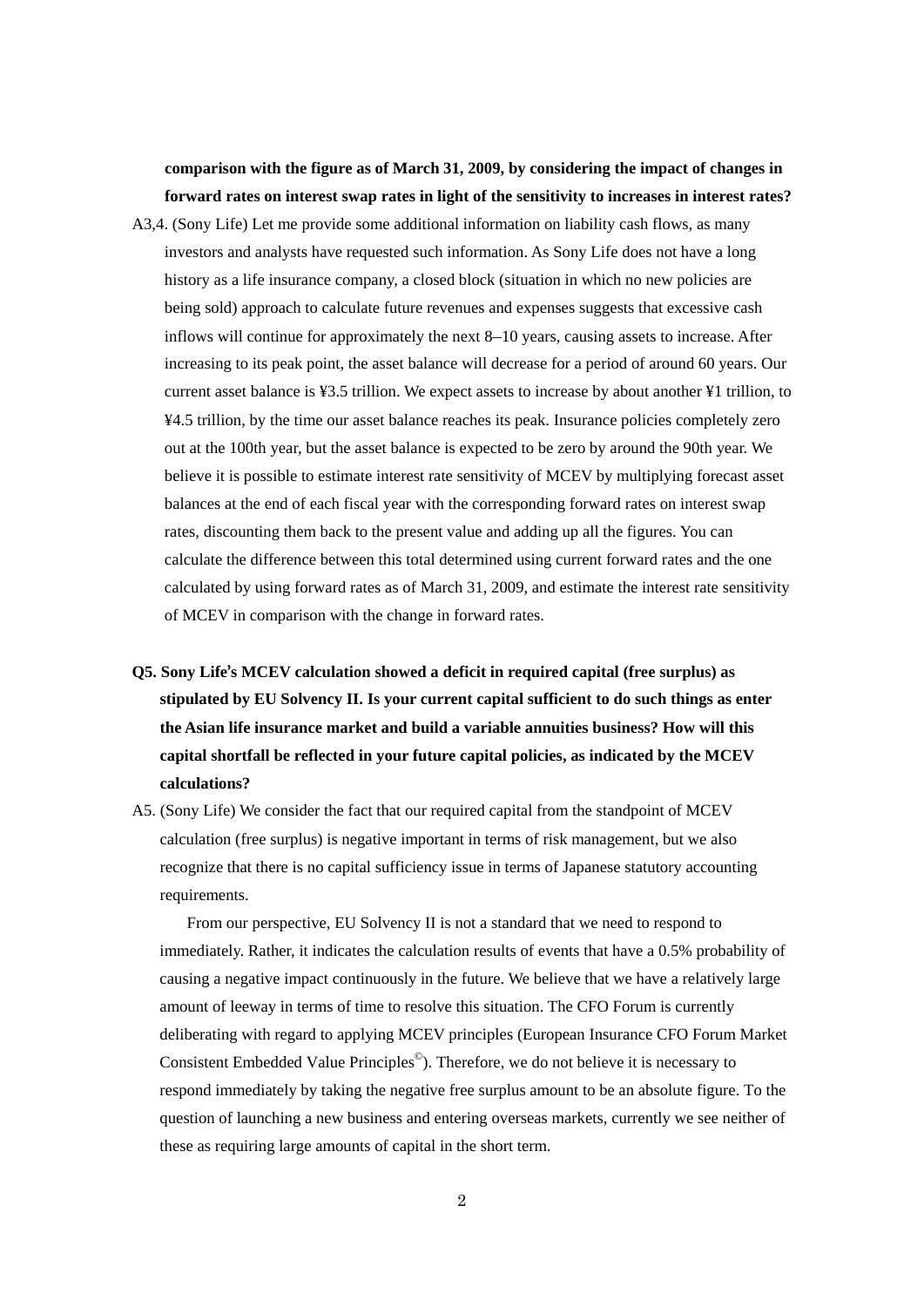### **Q6. Sony Life has indicated that it will review its products from a standpoint that includes future risk management. What considerations will you use to conduct this review?**

A6. (Sony Life) There are two major considerations to product development. The first is increasing new business value by raising profitability. The second is preventing variations in profitability. In general, interest rate fluctuations have a major impact on some savings-oriented products that have option values. Therefore, we consider it important to strike a balance on such products that are highly sensitive to interest rate fluctuations. Compared to savings-oriented products, protection-oriented products are relatively more profitable and less susceptible to price competition. In addition, as such products are highly compatible with Sony Life's Lifeplanner sales channel, we plan to enhance these offerings further.

# **Q7. In its mid-term targets for MCEV, Sony Life indicated a growth rate of 7**–**8%. Is this figure calculated by discounting back to the present value or by setting assumed investment returns to the risk-free rate?**

A7. (Sony Life) We forecast a growth rate of 7–8% by taking economic assumptions that are neutral from March 31, 2009. This growth rate is obtained by assuming the same rate of increase in MCEV, mainly through the accumulation in new business value and the release of the expected existing business contributions. We set the interest swap rate as the risk-free rate. Under a projection using the Japanese government bond (JGB) yields as the risk-free rate, however, the value of new business would increase further, and a significant divergence would be caused by fluctuations in the market environment or changes in assumptions.

## **Q8. Given that Sony Life**'**s MCEV has decreased, what are your strategies for surplus-oriented risk management from an ALM standpoint if lapses increase as a result of interest rate increases?**

A8. (Sony Life) Sony Life will have an excessive cash inflow for some time. For that reason, even if lapses do increase, to some degree we should be able to handle liquidity problems without having to take such actions as selling bonds. An increase in lapses could shorten the duration on liabilities, but given the current variance in durations we should see no major effects in the short term. Meanwhile, we intend to review our product details to avoid the future effects of interest rate risks.

### **Non-Life Insurance Business**

**Q9. Right now, the major non-life insurers are studying the possibilities of entering the Internet-based direct insurance market. What do you consider to be the positive and negative aspects of this situation for Sony Assurance?**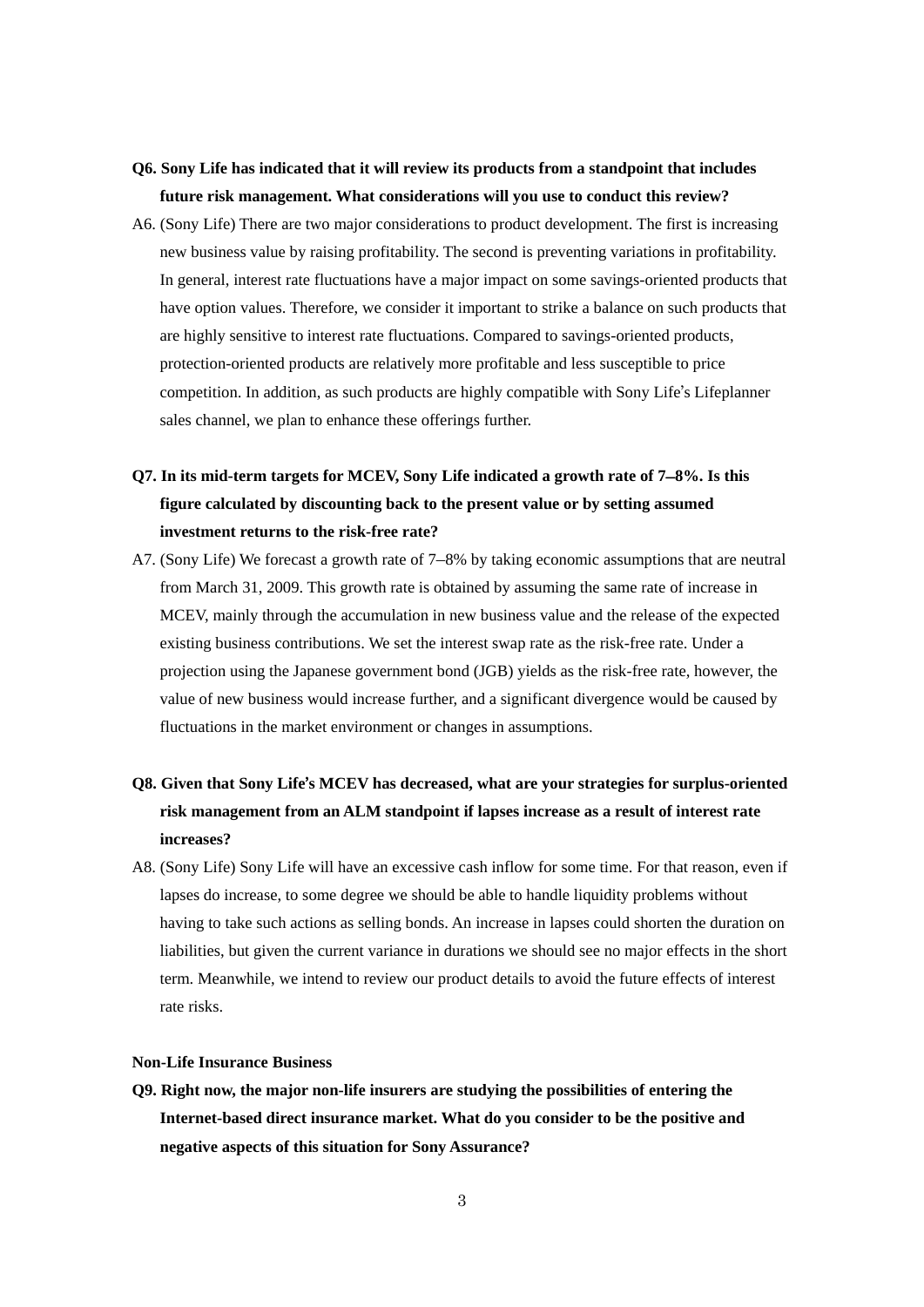A9. (Sony Assurance) At the present stage, we do not know exactly what the impact of the major non-life insurers entering the direct market might be, but we are looking into the situation without preconceptions. Important to business over the Internet is whether a company is able to acquire new policies through a pull type of approach. To achieve this, we believe products that have highly attractive and appealing pricing and characteristics are important.

 In the case of the major non-life insurers, we believe their impact will depend largely on the level of products they introduce, given their existing agency relationships. Consequently, at this stage Sony Assurance is watching the developments calmly and without preconceptions, so that we can respond appropriately.

#### **Q10. Specifically, what new product categories is Sony Assurance considering?**

A10. (Sony Assurance) As the handout materials indicate, as early as 2002 we introduced SURE medical and cancer insurance to our lineup of products outside automobile insurance. The growth of this product has already contributed to our rise in profitability, as this type of insurance tends to deliver profits in a more stable manner, compared to automobile insurance. Next, we have already started selling overseas travel personal insurance over the Internet. We have also commenced Internet-based agency sales through tie-ups with other companies on such products as pet insurance, as well as a cancer treatment insurance policy, MEDCOM, through an alliance with SECOM General Insurance Co., Ltd.

 Because sales of these new products are relatively small and niche, we aim to expand our customer base by offering such products with special characteristics, and to link these offerings with new automobile insurance contracts. We are also looking at other product possibilities, but none that are ready to be announced at this stage.

- **Q11. During Sony Assurance**'**s forecast business expansion, won**'**t the earned/incurred loss ratio increase? Also, won**'**t the company incur additional costs to set up a network of bases for loss adjustments, as well as infrastructure costs?**
- A11. (Sony Assurance) Looking at our actual loss ratio, at present even though our premiums are around 15% lower than those of the major non-life insurers, on an accrual basis our loss ratio is lower. The major reasons are that our customers are limited to individual customers, and our policies are risk segmented by distance driven, which we believe are the reasons our policyholders have a lower-than-average loss ratio. Furthermore, we do not believe that this structure will break down easily, so we should retain this advantage of low loss ratios. However, we believe unit prices will fall over time as the number of policies increases, as is the case for large non-life insurers. But if our pricing is set appropriately, the decline in unit prices should not cause the loss ratio to increase significantly, because the accident ratio will fall in parallel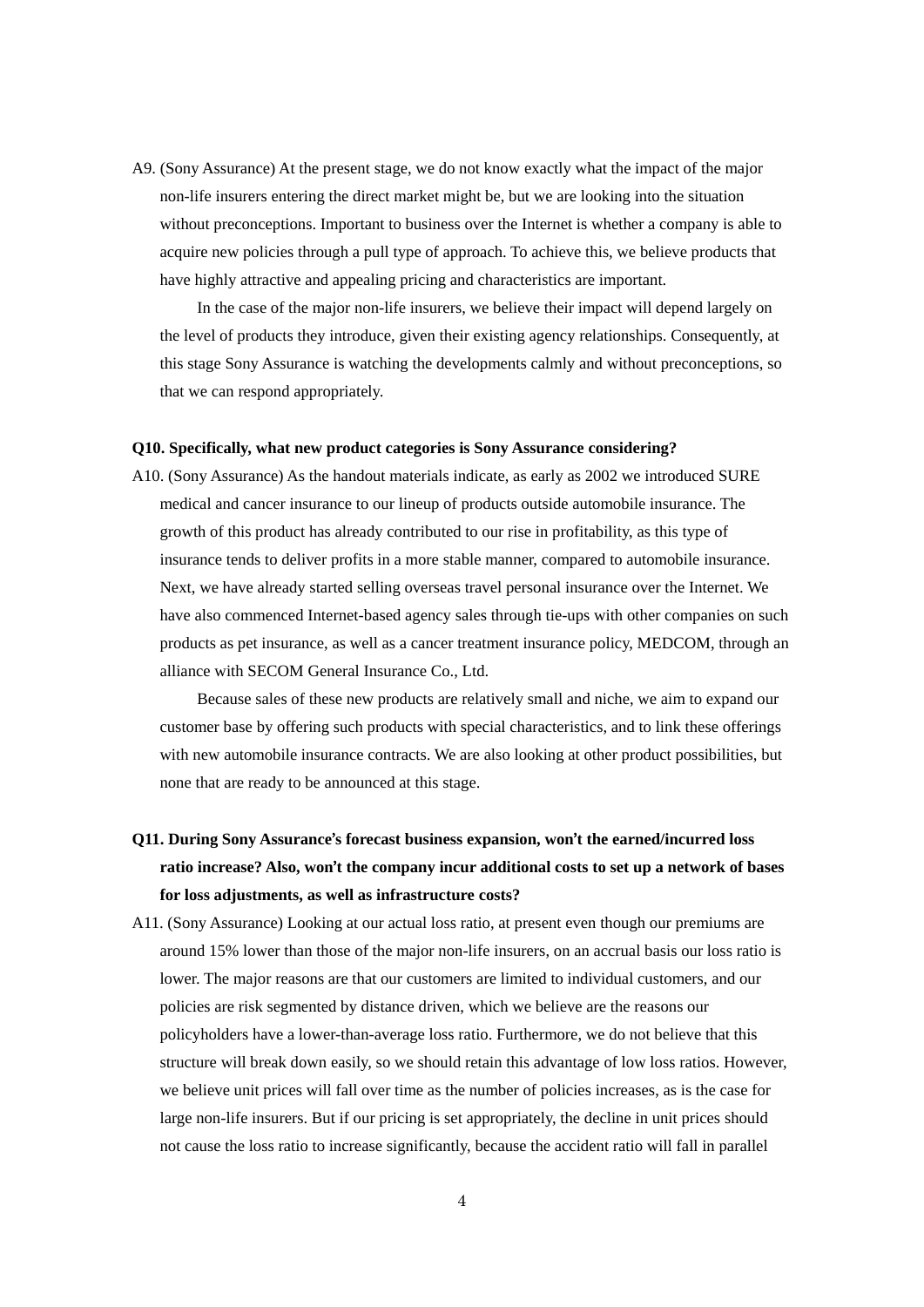with the drop in unit prices. As a result, we do not believe there are any factors that would cause the loss ratio to worsen suddenly.

 With regard to loss adjustment expenses, compared to the major non-life insurers our personnel distributions to service depots are highly concentrated. Also, we handle some types of accident at a completely integrated service center, which gives us a degree of advantage in terms of our cost structure. However, because adjusting losses is personnel-intensive, the need for additional personnel grows as our number of policies in force increases. Accordingly, we are likely to feel cost pressure, owing to such factors as rising personnel expenses. Therefore, we consider improving operating efficiencies to be a major management issue that we must address over the medium to long term. Although we cannot discuss specific initiatives at this point, we will do later when the timing is appropriate.

### **Banking Business**

- **Q12. How has Sony Bank been able to increase its balance of mortgage loans? Also, it is hard to understand how the bank can raise its profitability simply by increasing its mortgage loans. What is your strategy?**
- A12. (Sony Bank) Sony Bank's mortgage loans still account for a small share of the market. As the market challenger, we believe the bank can continue to acquire new customers. Even though housing market conditions are poor, our loan balance is steadily increasing, with refinancing accounting for more than half of this demand. We believe this situation indicates customer support of Sony Bank's product characteristics. In terms of sales channels, our real channel (the banking agency channel operated by Sony Life and Seven Bank) is functioning relatively steadily and is playing a major role in promoting an understanding of product characteristics. By enhancing the functionality of our real channel, we believe that we can gain a larger market share.

 Next, in terms of profitability, the customers who take advantage of Sony Bank's mortgage loans tend to be a relatively higher class of customer, as is the case for Sony Assurance. Sony Bank has offered mortgage loans from the moment it commenced operations. Although our portfolio is growing more seasoned (meaning that more time has elapsed since contracts began), our default level is extremely low. As long as we continue to maintain a high-quality customer base, we should have no concerns from a profitability standpoint. In terms of our cost structure, we are not yet able to benefit from economies of scale, but by reviewing our operations we should be able to benefit from the cost advantages of being an Internet bank. By also reviewing our portfolio with an eye to profitability-enhancement measures, we should be able to ensure high levels of profitability.